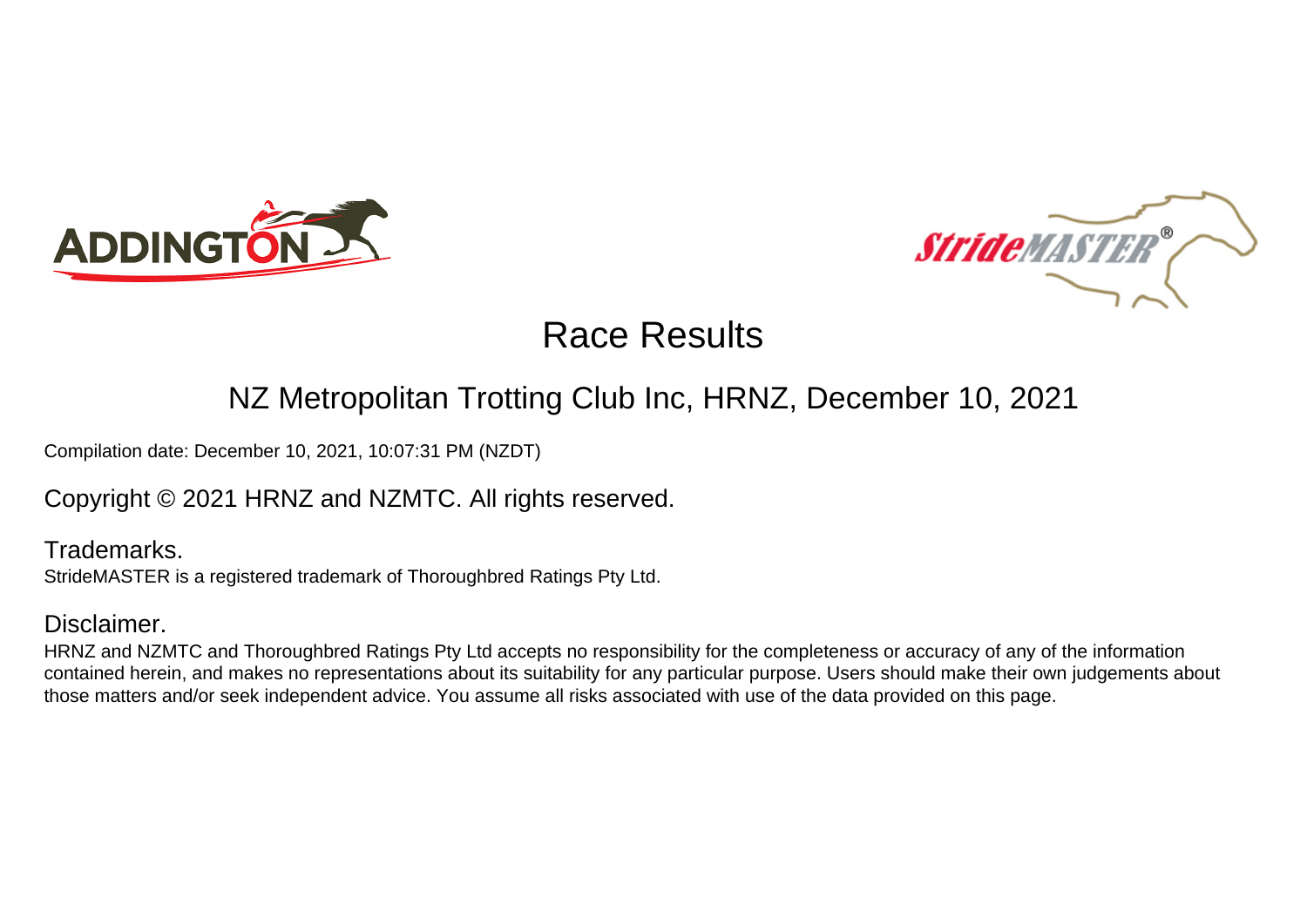



### December 10, 2021, Race 10, FIRST DIRECT TAXIS MOBILE PACE, Distance 1980m, Addington - Survey 1980m

|     | Result TAB no. | Horse (Barrier)              | 1980 to | 1800m to | 1600m to | 1400m to | 1200m to | 1000m to | 800m to | 600 <sub>m</sub> to | 400m to          | 200 <sub>m</sub> to | <b>Total or</b> | Margin |
|-----|----------------|------------------------------|---------|----------|----------|----------|----------|----------|---------|---------------------|------------------|---------------------|-----------------|--------|
| 1st | 12             | Oliver North (10)            | 1800m   | 1600m    | 1400m    | 1200m    | 1000m    | 800m     | 600m    | 400m                | 200 <sub>m</sub> | <b>WP</b>           | Average         |        |
|     |                | Position in running (margin) |         | 9(7.3)   | 8(8.3)   | 7(8.6)   | 10(7.8)  | 9(6.1)   | 9(4.7)  | 8(4.0)              | 9(4.6)           | 5(2.0)              |                 | 0.00   |
|     |                | Sectional time (s)           | 12.87   | 14.51    | 15.89    | 16.97    | 15.18    | 14.12    | 13.87   | 14.40               | 14.09            | 14.77               |                 |        |
|     |                | Cumulative time (s)          | 146.67  | 133.80   | 119.29   | 103.40   | 86.43    | 71.25    | 57.13   | 43.26               | 28.86            | 14.77               | 2:26.67         |        |
|     |                | Speed (m/s)                  | 13.99   | 13.78    | 12.59    | 11.79    | 13.18    | 14.16    | 14.42   | 13.89               | 14.19            | 13.54               | 13.50           |        |
|     |                | Stride length (m)            | 6.45    | 6.50     | 6.09     | 5.84     | 6.17     | 6.47     | 6.61    | 6.51                | 6.27             | 6.30                | 6.31            |        |
|     |                | Stride duration (s)          | 0.448   | 0.472    | 0.484    | 0.496    | 0.468    | 0.457    | 0.458   | 0.468               | 0.442            | 0.465               | 0.468           |        |
|     |                | Stride efficiency (%)        | 64.94   | 66.09    | 57.98    | 53.27    | 59.49    | 65.41    | 68.27   | 66.13               | 61.50            | 62.05               | 62.25           |        |
|     |                | Stride count                 | 27.92   | 30.75    | 32.83    | 34.25    | 32.42    | 30.91    | 30.26   | 30.74               | 31.88            | 31.74               | 313.70          |        |







Stride duration







Speed 20 m/sec



Note: Horizontal distance axis grid lines are 200m furlongs.

Disclaimer.

HRNZ and NZMTC and Thoroughbred Ratings Pty Ltd accepts no responsibility for the completeness or accuracy of any of the information contained herein, and makes no representations about its suitability for any particular p matters and/or seek independent advice. You assume all risks associated with use of the data provided on this page.

0.6 s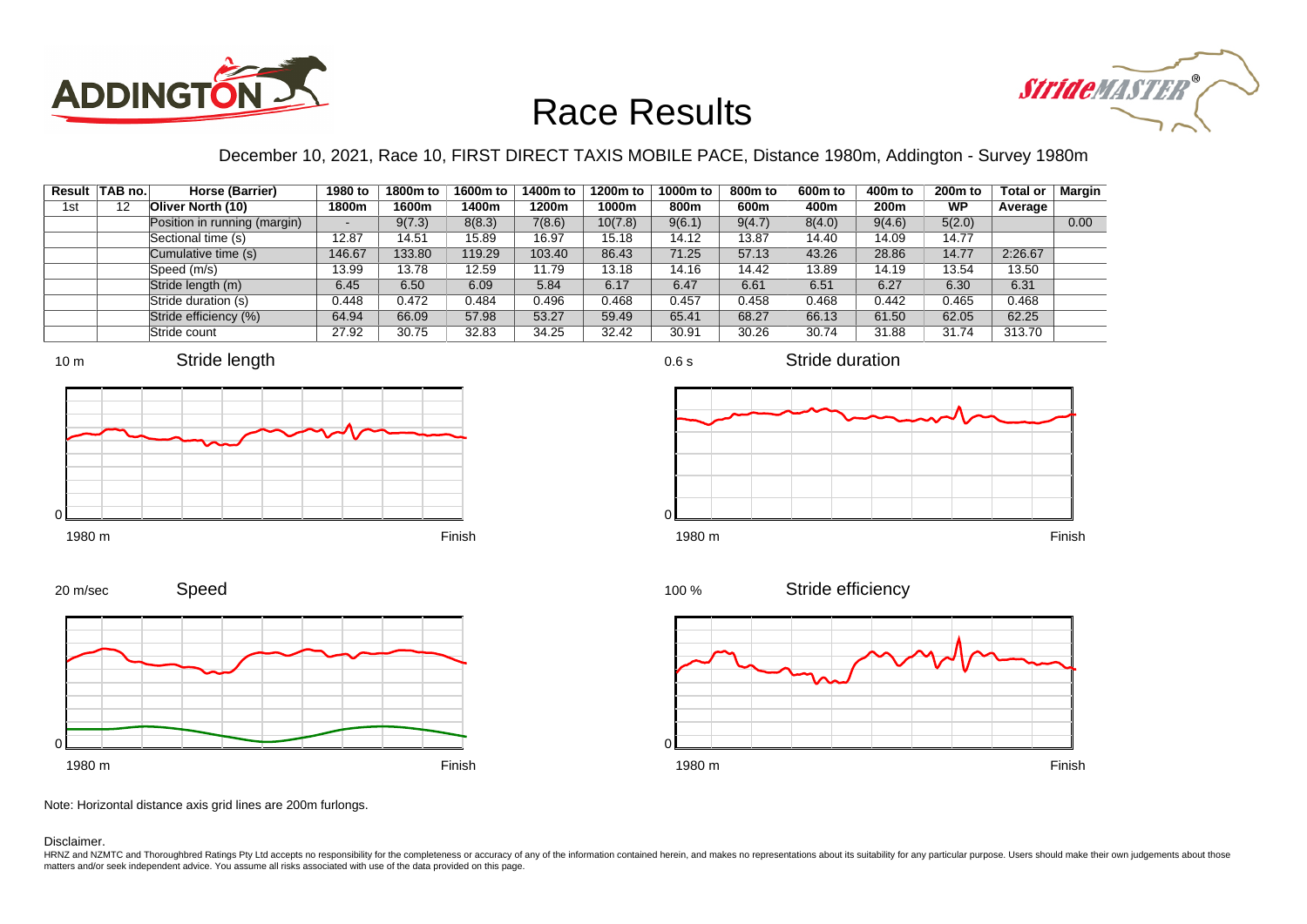



### December 10, 2021, Race 10, FIRST DIRECT TAXIS MOBILE PACE, Distance 1980m, Addington - Survey 1980m

|                 | Result TAB no. | Horse (Barrier)              | 1980 to | 1800m to | 1600m to | 1400m to | 1200m to | 1000m to | 800m to | 600 <sub>m</sub> to | 400m to | 200 <sub>m</sub> to | <b>Total or</b> | Margin |
|-----------------|----------------|------------------------------|---------|----------|----------|----------|----------|----------|---------|---------------------|---------|---------------------|-----------------|--------|
| 2 <sub>nd</sub> |                | Franco Stefan (2)            | 1800m   | 1600m    | 1400m    | 1200m    | 1000m    | 800m     | 600m    | 400m                | 200m    | WP                  | Average         |        |
|                 |                | Position in running (margin) |         | 3(1.9)   | 1(0.0)   | 1(0.0)   | 1(0.0)   | 1(0.0)   | 1(0.0)  | 2(0.2)              | 1(0.0)  | 1(0.0)              |                 | 0.40   |
|                 |                | Sectional time (s)           | 12.02   | 14.02    | 15.84    | 17.11    | 15.46    | 14.35    | 14.02   | 14.26               | 14.53   | 15.13               |                 |        |
|                 |                | Cumulative time (s)          | 146.74  | 134.72   | 120.70   | 104.86   | 87.75    | 72.29    | 57.94   | 43.92               | 29.66   | 15.13               | 2:26.74         |        |
|                 |                | Speed (m/s)                  | 14.97   | 14.27    | 12.63    | 11.69    | 12.94    | 13.94    | 14.27   | 14.03               | 13.76   | 13.22               | 13.49           |        |
|                 |                | Stride length (m)            | 6.43    | 6.48     | 6.20     | 5.94     | 6.08     | 6.39     | 6.49    | 6.40                | 6.22    | 6.09                | 6.27            |        |
|                 |                | Stride duration (s)          | 0.426   | 0.454    | 0.491    | 0.509    | 0.470    | 0.458    | 0.455   | 0.456               | 0.452   | 0.461               | 0.464           |        |
|                 |                | Stride efficiency (%)        | 64.57   | 65.53    | 60.07    | 55.22    | 57.80    | 63.82    | 65.79   | 63.96               | 60.40   | 58.05               | 61.34           |        |
|                 |                | Stride count                 | 28.00   | 30.89    | 32.26    | 33.64    | 32.89    | 31.30    | 30.82   | 31.26               | 32.17   | 32.81               | 316.04          |        |







0.6 s

Stride duration









Stride efficiency 100 %



Note: Horizontal distance axis grid lines are 200m furlongs.

#### Disclaimer.

0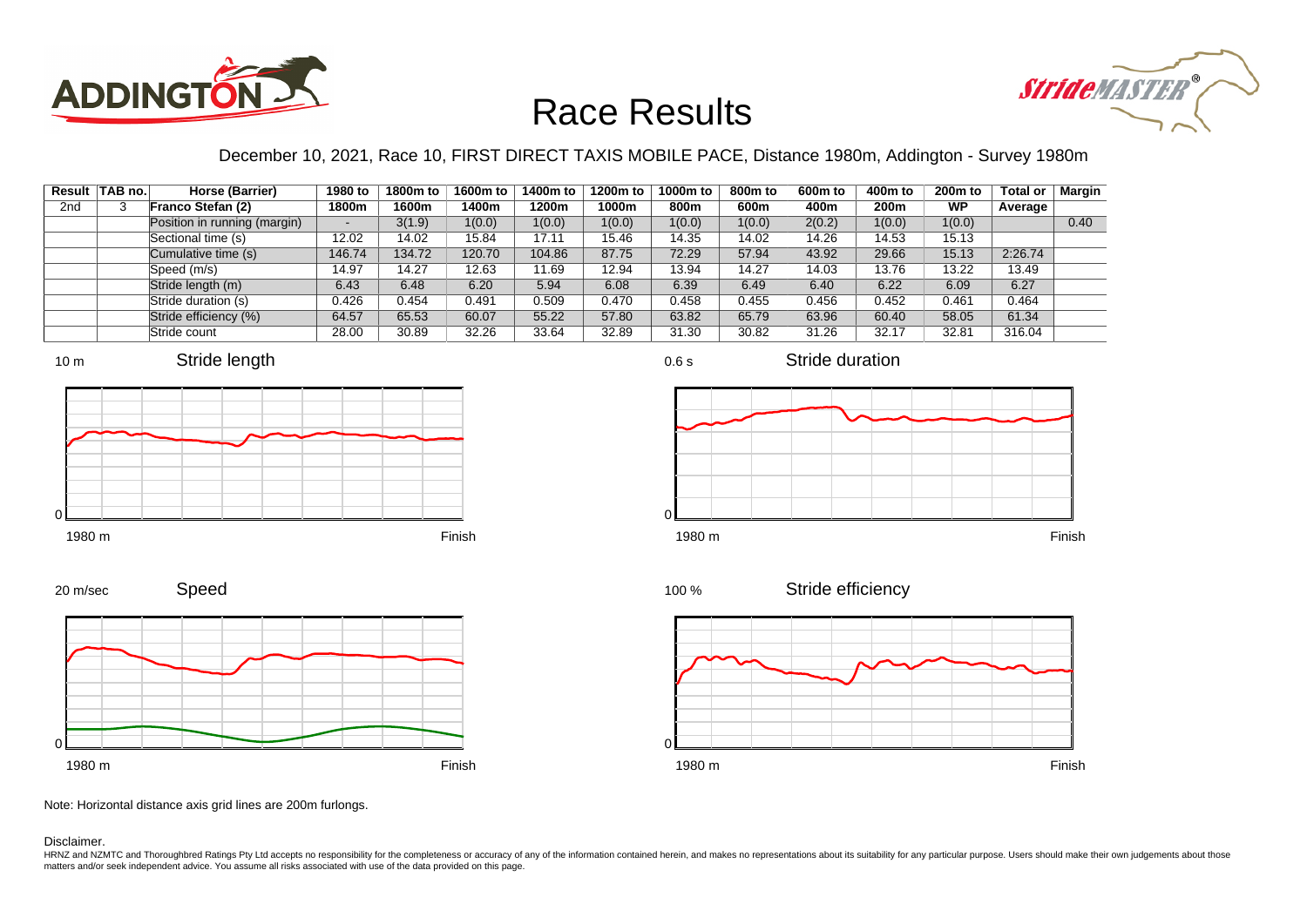



### December 10, 2021, Race 10, FIRST DIRECT TAXIS MOBILE PACE, Distance 1980m, Addington - Survey 1980m

|     | Result TAB no. | Horse (Barrier)              | 1980 to | 1800m to | 1600m to | 1400m to | 1200m to | 1000m to | 800m to | 600 <sub>m</sub> to | 400m to          | 200 <sub>m</sub> to | <b>Total or</b> | Margin |
|-----|----------------|------------------------------|---------|----------|----------|----------|----------|----------|---------|---------------------|------------------|---------------------|-----------------|--------|
| 3rd | 13             | Reflectionsofm (11)          | 1800m   | 1600m    | 1400m    | 1200m    | 1000m    | 800m     | 600m    | 400m                | 200 <sub>m</sub> | <b>WP</b>           | Average         |        |
|     |                | Position in running (margin) |         | 10(7.6)  | 11(12.7) | 11(13.9) | 7(5.8)   | 6(2.5)   | 5(2.4)  | 3(1.0)              | 3(1.5)           | 2(0.6)              |                 | 1.50   |
|     |                | Sectional time (s)           | 13.11   | 15.18    | 16.05    | 15.76    | 14.93    | 14.32    | 13.76   | 14.37               | 14.38            | 15.07               |                 |        |
|     |                | Cumulative time (s)          | 146.93  | 133.82   | 118.64   | 102.59   | 86.83    | 71.90    | 57.58   | 43.82               | 29.45            | 15.07               | 2:26.93         |        |
|     |                | Speed (m/s)                  | 13.73   | 13.18    | 12.46    | 12.69    | 13.40    | 13.97    | 14.53   | 13.92               | 13.91            | 13.27               | 13.48           |        |
|     |                | Stride length (m)            | 6.44    | 6.23     | 6.17     | 6.13     | 6.22     | 6.33     | 6.56    | 6.24                | 6.04             | 6.02                | 6.23            |        |
|     |                | Stride duration (s)          | 0.450   | 0.473    | 0.495    | 0.483    | 0.464    | 0.454    | 0.451   | 0.448               | 0.434            | 0.454               | 0.463           |        |
|     |                | Stride efficiency (%)        | 64.80   | 60.73    | 59.57    | 58.71    | 60.51    | 62.69    | 67.16   | 60.85               | 57.01            | 56.69               | 60.72           |        |
|     |                | Stride count                 | 27.95   | 32.08    | 32.39    | 32.63    | 32.14    | 31.58    | 30.51   | 32.05               | 33.11            | 33.20               | 317.64          |        |







Stride duration











Note: Horizontal distance axis grid lines are 200m furlongs.

Disclaimer.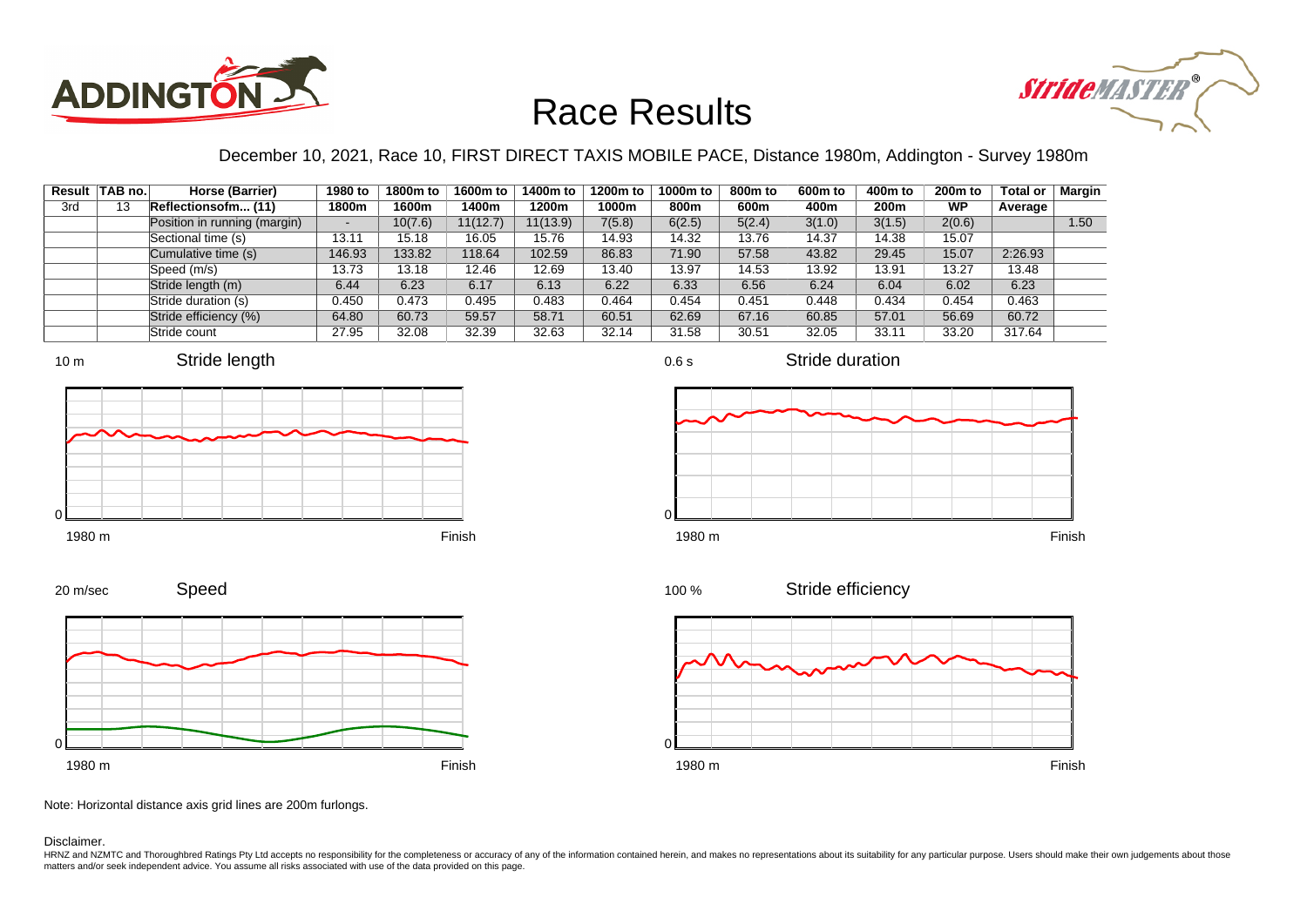



### December 10, 2021, Race 10, FIRST DIRECT TAXIS MOBILE PACE, Distance 1980m, Addington - Survey 1980m

|     | Result TAB no. | Horse (Barrier)              | 1980 to | 1800m to | 1600m to | 1400m to | 1200m to | 1000m to | 800m to | 600 <sub>m</sub> to | 400m to | 200 <sub>m</sub> to | <b>Total or</b> | Margin |
|-----|----------------|------------------------------|---------|----------|----------|----------|----------|----------|---------|---------------------|---------|---------------------|-----------------|--------|
| 4th |                | Unfazed (9)                  | 1800m   | 1600m    | 1400m    | 1200m    | 1000m    | 800m     | 600m    | 400m                | 200m    | <b>WP</b>           | Average         |        |
|     |                | Position in running (margin) |         | 7(5.3)   | 7(7.9)   | 8(9.3)   | 9(7.0)   | 8(4.3)   | 8(4.2)  | 9(4.4)              | 8(3.9)  | 8(2.9)              |                 | 1.70   |
|     |                | Sectional time (s)           | 12.64   | 14.77    | 16.08    | 16.74    | 15.01    | 14.34    | 14.02   | 14.20               | 14.36   | 14.82               |                 |        |
|     |                | Cumulative time (s)          | 146.98  | 134.34   | 119.57   | 103.49   | 86.75    | 71.74    | 57.40   | 43.38               | 29.18   | 14.82               | 2:26.98         |        |
|     |                | Speed (m/s)                  | 14.24   | 13.54    | 12.44    | 11.95    | 13.32    | 13.95    | 14.27   | 14.08               | 13.93   | 13.50               | 13.47           |        |
|     |                | Stride length (m)            | 6.18    | 5.99     | 5.69     | 5.57     | 5.88     | 6.14     | 6.20    | 6.15                | 6.01    | 5.98                | 5.97            |        |
|     |                | Stride duration (s)          | 0.420   | 0.442    | 0.458    | 0.466    | 0.441    | 0.440    | 0.434   | 0.437               | 0.432   | 0.443               | 0.443           |        |
|     |                | Stride efficiency (%)        | 59.67   | 56.02    | 50.68    | 48.47    | 53.98    | 58.87    | 59.99   | 59.15               | 56.48   | 55.91               | 55.69           |        |
|     |                | Stride count                 | 29.13   | 33.40    | 35.12    | 35.91    | 34.03    | 32.59    | 32.28   | 32.51               | 33.27   | 33.44               | 331.68          |        |











0.6 s

Stride duration



Stride efficiency 100 %



Note: Horizontal distance axis grid lines are 200m furlongs.

#### Disclaimer.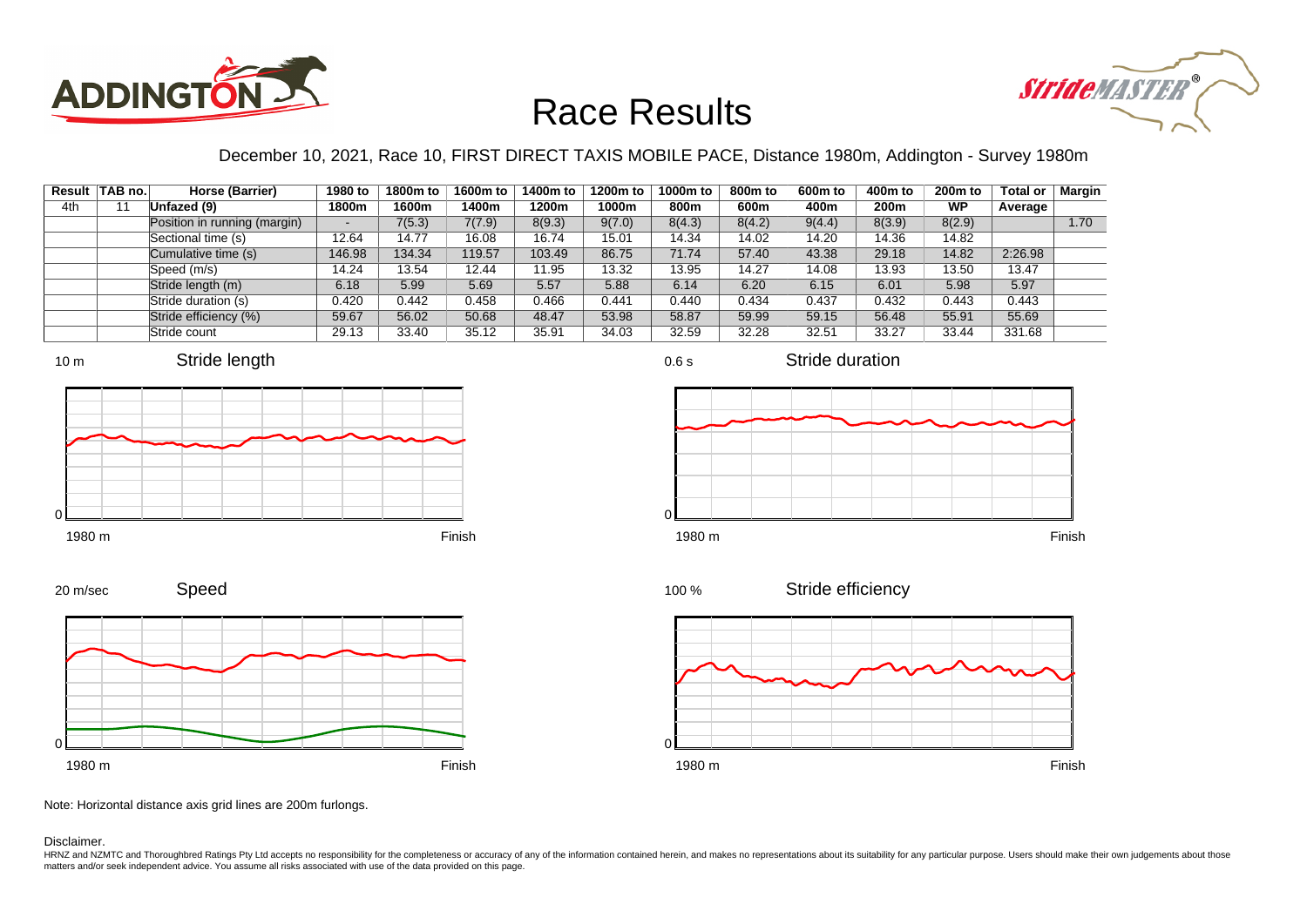



#### December 10, 2021, Race 10, FIRST DIRECT TAXIS MOBILE PACE, Distance 1980m, Addington - Survey 1980m

|     | Result TAB no. | Horse (Barrier)              | 1980 to                  | 1800m to | 1600m to | 1400m to | 1200m to | 1000m to | 800m to | 600 <sub>m</sub> to | 400m to | 200 <sub>m</sub> to | <b>Total or</b> | Margin |
|-----|----------------|------------------------------|--------------------------|----------|----------|----------|----------|----------|---------|---------------------|---------|---------------------|-----------------|--------|
| 5th |                | Glenthorne (5)               | 1800m                    | 1600m    | 1400m    | 1200m    | 1000m    | 800m     | 600m    | 400m                | 200m    | <b>WP</b>           | Average         |        |
|     |                | Position in running (margin) | $\overline{\phantom{0}}$ | 1(0.0)   | 2(1.5)   | 2(2.2)   | 2(1.8)   | 4(1.9)   | 4(1.8)  | 5(2.1)              | 4(2.0)  | 4(1.4)              |                 | 1.90   |
|     |                | Sectional time (s)           | 11.83                    | 14.59    | 15.95    | 17.05    | 15.48    | 14.33    | 14.04   | 14.27               | 14.43   | 15.04               |                 |        |
|     |                | Cumulative time (s)          | 147.01                   | 135.18   | 120.59   | 104.64   | 87.59    | 72.11    | 57.78   | 43.74               | 29.47   | 15.04               | 2:27.01         |        |
|     |                | Speed (m/s)                  | 15.22                    | 13.71    | 12.54    | 11.73    | 12.92    | 13.96    | 14.25   | 14.02               | 13.86   | 13.30               | 13.47           |        |
|     |                | Stride length (m)            | 6.23                     | 6.01     | 5.60     | 5.34     | 5.66     | 6.05     | 6.15    | 6.07                | 5.97    | 5.84                | 5.87            |        |
|     |                | Stride duration (s)          | 0.403                    | 0.438    | 0.446    | 0.455    | 0.438    | 0.433    | 0.431   | 0.433               | 0.431   | 0.439               | 0.436           |        |
|     |                | Stride efficiency (%)        | 60.71                    | 56.42    | 48.95    | 44.54    | 50.01    | 57.17    | 59.04   | 57.56               | 55.67   | 53.22               | 53.93           |        |
|     |                | Stride count                 | 28.88                    | 33.28    | 35.73    | 37.46    | 35.35    | 33.07    | 32.54   | 32.95               | 33.51   | 34.27               | 337.04          |        |









0.6 s

Stride duration



Stride efficiency 100 %



Note: Horizontal distance axis grid lines are 200m furlongs.

Disclaimer.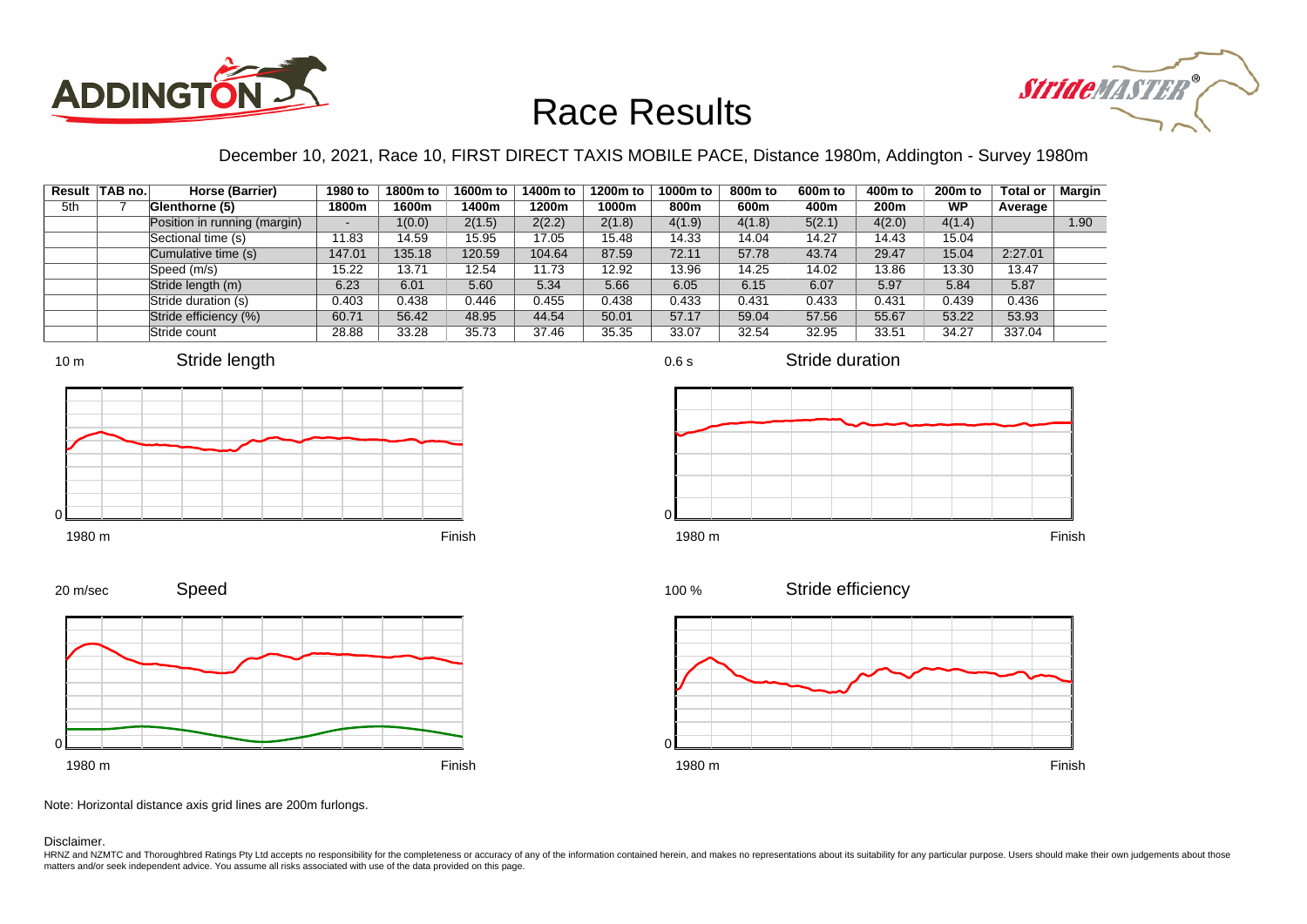



### December 10, 2021, Race 10, FIRST DIRECT TAXIS MOBILE PACE, Distance 1980m, Addington - Survey 1980m

|     | Result TAB no. | Horse (Barrier)              | 1980 to | 1800m to | 1600m to | 1400m to | 1200m to | 1000m to | 800m to | 600 <sub>m</sub> to | 400m to | 200 <sub>m</sub> to | <b>Total or</b> | Margin |
|-----|----------------|------------------------------|---------|----------|----------|----------|----------|----------|---------|---------------------|---------|---------------------|-----------------|--------|
| 6th |                | The Terrorfier (3)           | 1800m   | 1600m    | 1400m    | 1200m    | 1000m    | 800m     | 600m    | 400m                | 200m    | <b>WP</b>           | Average         |        |
|     |                | Position in running (margin) |         | 5(3.8)   | 6(6.9)   | 6(7.9)   | 6(5.4)   | 5(2.5)   | 6(2.8)  | 6(2.8)              | 6(3.2)  | 6(2.1)              |                 | 2.00   |
|     |                | Sectional time (s)           | 12.43   | 14.87    | 15.99    | 16.71    | 14.97    | 14.41    | 13.98   | 14.37               | 14.33   | 14.96               |                 |        |
|     |                | Cumulative time (s)          | 147.02  | 134.59   | 119.72   | 103.73   | 87.02    | 72.05    | 57.64   | 43.66               | 29.29   | 14.96               | 2:27.02         |        |
|     |                | Speed (m/s)                  | 14.48   | 13.45    | 12.51    | 11.97    | 13.36    | 13.88    | 14.31   | 13.92               | 13.96   | 13.37               | 13.47           |        |
|     |                | Stride length (m)            | 6.57    | 6.32     | 6.17     | 6.07     | 6.29     | 6.45     | 6.60    | 6.40                | 6.19    | 6.02                | 6.30            |        |
|     |                | Stride duration (s)          | 0.447   | 0.470    | 0.494    | 0.507    | 0.471    | 0.465    | 0.462   | 0.459               | 0.444   | 0.450               | 0.468           |        |
|     |                | Stride efficiency (%)        | 67.42   | 62.47    | 59.54    | 57.60    | 61.82    | 65.09    | 68.09   | 63.91               | 59.92   | 56.65               | 62.04           |        |
|     |                | Stride count                 | 27.40   | 31.63    | 32.40    | 32.94    | 31.80    | 30.99    | 30.30   | 31.27               | 32.30   | 33.22               | 314.25          |        |



















Note: Horizontal distance axis grid lines are 200m furlongs.

Disclaimer.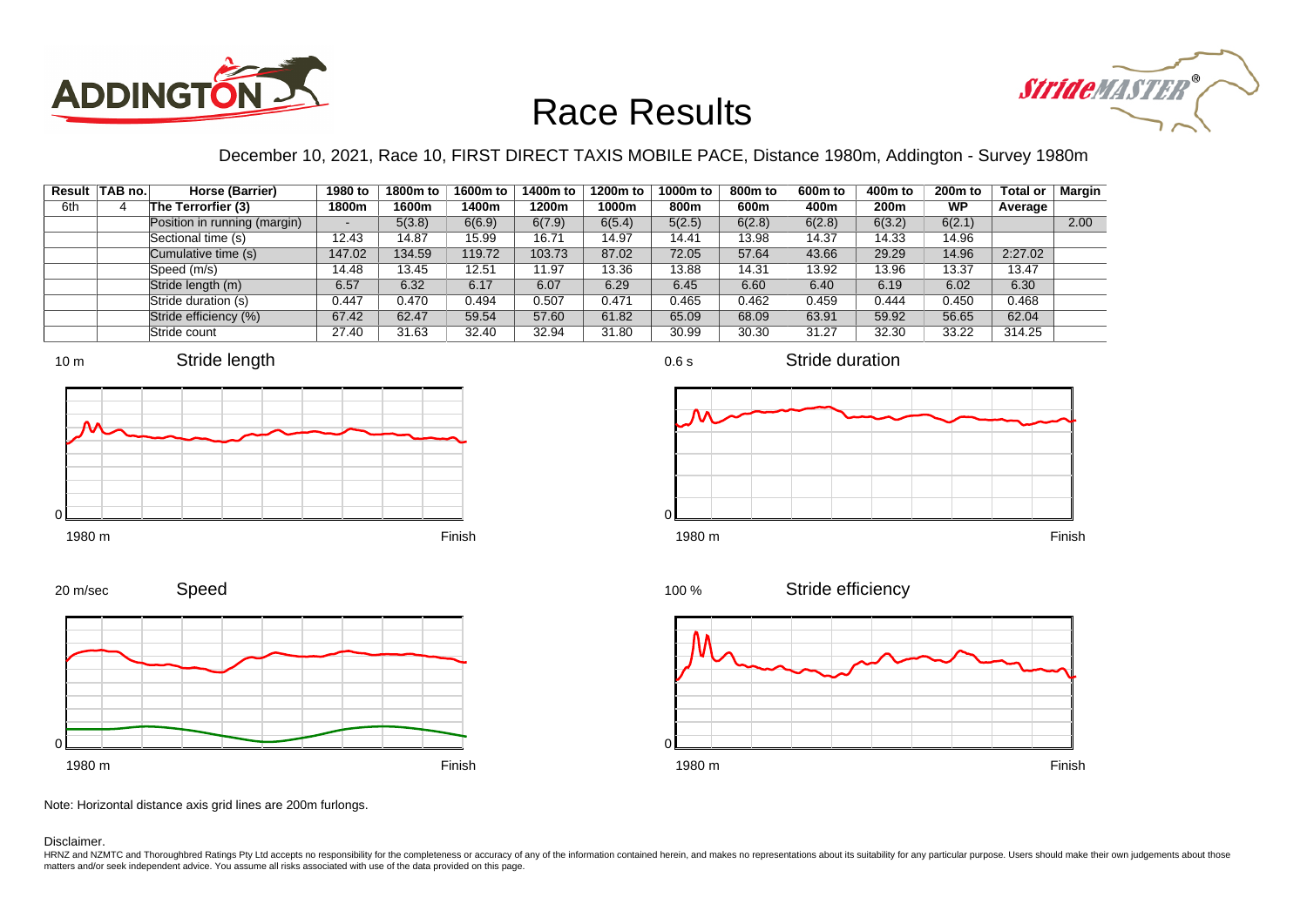



#### December 10, 2021, Race 10, FIRST DIRECT TAXIS MOBILE PACE, Distance 1980m, Addington - Survey 1980m

|     | Result TAB no. | Horse (Barrier)              | 1980 to                  | 1800m to | 1600m to | 1400m to | 1200m to | 1000m to | 800m to | 600 <sub>m</sub> to | 400m to | 200 <sub>m</sub> to | <b>Total or</b> | Margin |
|-----|----------------|------------------------------|--------------------------|----------|----------|----------|----------|----------|---------|---------------------|---------|---------------------|-----------------|--------|
| 7th |                | Zia Bromac (6)               | 1800m                    | 1600m    | 1400m    | 1200m    | 1000m    | 800m     | 600m    | 400m                | 200m    | <b>WP</b>           | Average         |        |
|     |                | Position in running (margin) | $\overline{\phantom{0}}$ | 4(2.6)   | 4(4.6)   | 4(6.2)   | 3(3.2)   | 2(1.2)   | 3(1.2)  | 4(2.0)              | 5(2.4)  | 7(2.7)              |                 | 2.90   |
|     |                | Sectional time (s)           | 12.22                    | 14.68    | 16.09    | 16.62    | 15.14    | 14.35    | 14.12   | 14.36               | 14.56   | 15.06               |                 |        |
|     |                | Cumulative time (s)          | 147.20                   | 134.98   | 120.30   | 104.21   | 87.59    | 72.45    | 58.10   | 43.98               | 29.62   | 15.06               | 2:27.20         |        |
|     |                | Speed (m/s)                  | 14.73                    | 13.62    | 12.43    | 12.03    | 13.21    | 13.94    | 14.16   | 13.93               | 13.74   | 13.28               | 13.45           |        |
|     |                | Stride length (m)            | 6.15                     | 5.98     | 5.64     | 5.53     | 5.79     | 6.00     | 6.11    | 5.98                | 5.89    | 5.69                | 5.87            |        |
|     |                | Stride duration (s)          | 0.412                    | 0.439    | 0.454    | 0.460    | 0.438    | 0.431    | 0.431   | 0.429               | 0.429   | 0.429               | 0.436           |        |
|     |                | Stride efficiency (%)        | 59.04                    | 55.82    | 49.69    | 47.81    | 52.35    | 56.30    | 58.31   | 55.81               | 54.30   | 50.62               | 53.78           |        |
|     |                | Stride count                 | 29.28                    | 33.46    | 35.47    | 36.16    | 34.55    | 33.32    | 32.74   | 33.47               | 33.93   | 35.14               | 337.52          |        |

















Speed 20 m/sec



Note: Horizontal distance axis grid lines are 200m furlongs.

Disclaimer.

HRNZ and NZMTC and Thoroughbred Ratings Pty Ltd accepts no responsibility for the completeness or accuracy of any of the information contained herein, and makes no representations about its suitability for any particular p matters and/or seek independent advice. You assume all risks associated with use of the data provided on this page.

0.6 s

Stride duration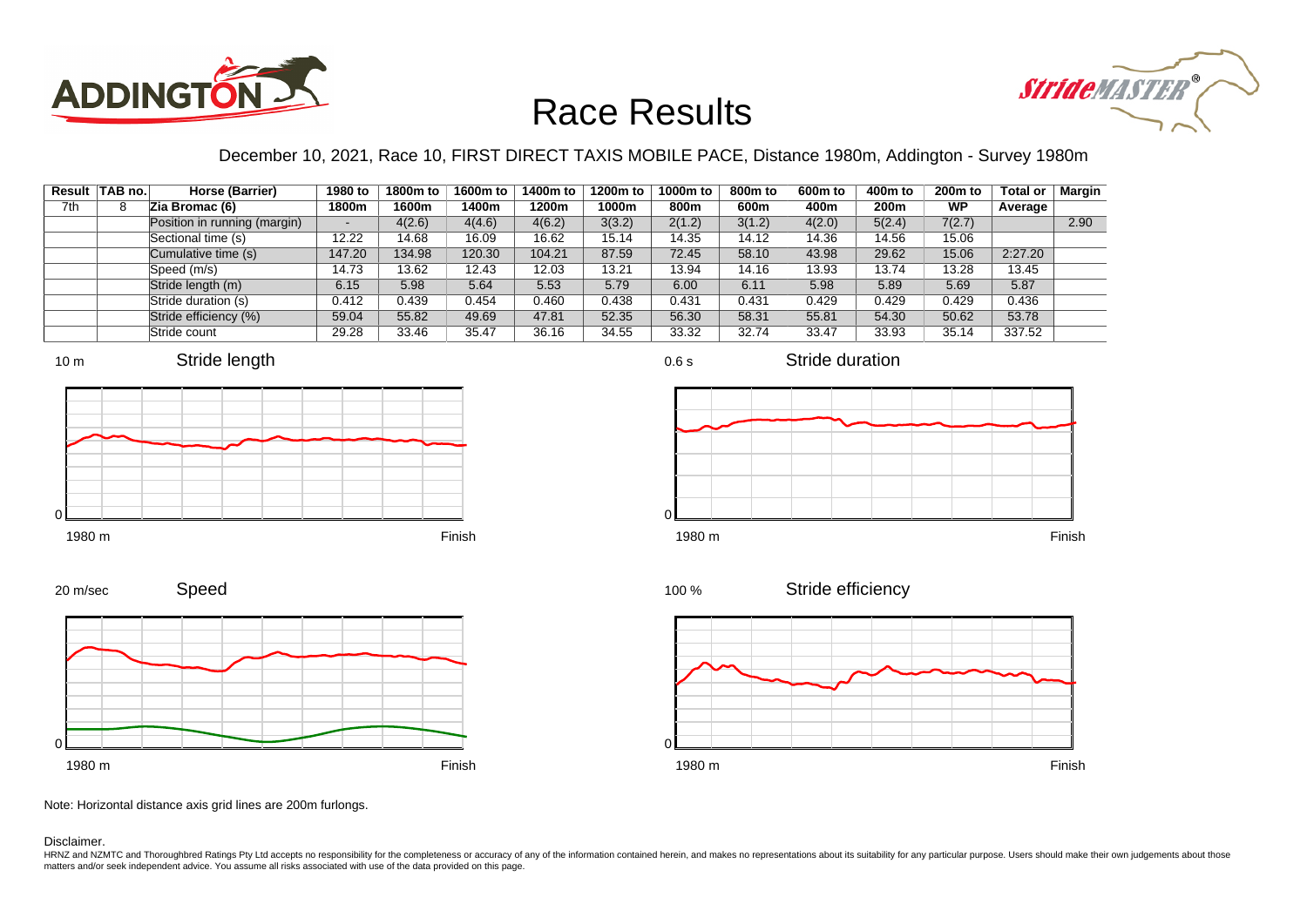



### December 10, 2021, Race 10, FIRST DIRECT TAXIS MOBILE PACE, Distance 1980m, Addington - Survey 1980m

0.6 s

|     | Result   TAB no. | Horse (Barrier)              | 1980 to | 1800m to | 1600m to | 1400m to | 1200m to | 1000m to | 800m to | 600 <sub>m</sub> to | 400m to          | 200 <sub>m</sub> to | <b>Total or</b> | Margin |
|-----|------------------|------------------------------|---------|----------|----------|----------|----------|----------|---------|---------------------|------------------|---------------------|-----------------|--------|
| 8th |                  | <b>Major Collect (4)</b>     | 1800m   | 1600m    | 1400m    | 1200m    | 1000m    | 800m     | 600m    | 400m                | 200 <sub>m</sub> | <b>WP</b>           | Average         |        |
|     |                  | Position in running (margin) |         | 8(5.6)   | 9(10.8)  | 10(11.8) | 4(3.8)   | 3(1.6)   | 2(0.3)  | 1(0.0)              | 2(0.1)           | 3(1.3)              |                 | 3.80   |
|     |                  | Sectional time (s)           | 12.74   | 15.19    | 16.01    | 15.78    | 15.10    | 14.13    | 13.94   | 14.31               | 14.72            | 15.43               |                 |        |
|     |                  | Cumulative time (s)          | 147.35  | 134.61   | 119.42   | 103.41   | 87.63    | 72.53    | 58.40   | 44.46               | 30.15            | 15.43               | 2:27.35         |        |
|     |                  | Speed (m/s)                  | 14.13   | 13.17    | 12.49    | 12.67    | 13.25    | 14.15    | 14.35   | 13.98               | 13.59            | 12.96               | 13.44           |        |
|     |                  | Stride length (m)            | 6.20    | 6.04     | 6.00     | 5.85     | 5.86     | 6.17     | 6.29    | 6.07                | 5.73             | 5.68                | 5.98            |        |
|     |                  | Stride duration (s)          | 0.432   | 0.459    | 0.480    | 0.462    | 0.442    | 0.436    | 0.438   | 0.435               | 0.421            | 0.438               | 0.445           |        |
|     |                  | Stride efficiency (%)        | 60.05   | 57.06    | 56.29    | 53.49    | 53.63    | 59.58    | 61.79   | 57.66               | 51.22            | 50.44               | 55.91           |        |
|     |                  | Stride count                 | 29.04   | 33.10    | 33.32    | 34.18    | 34.14    | 32.39    | 31.80   | 32.92               | 34.93            | 35.20               | 331.02          |        |







Stride duration













Note: Horizontal distance axis grid lines are 200m furlongs.

#### Disclaimer.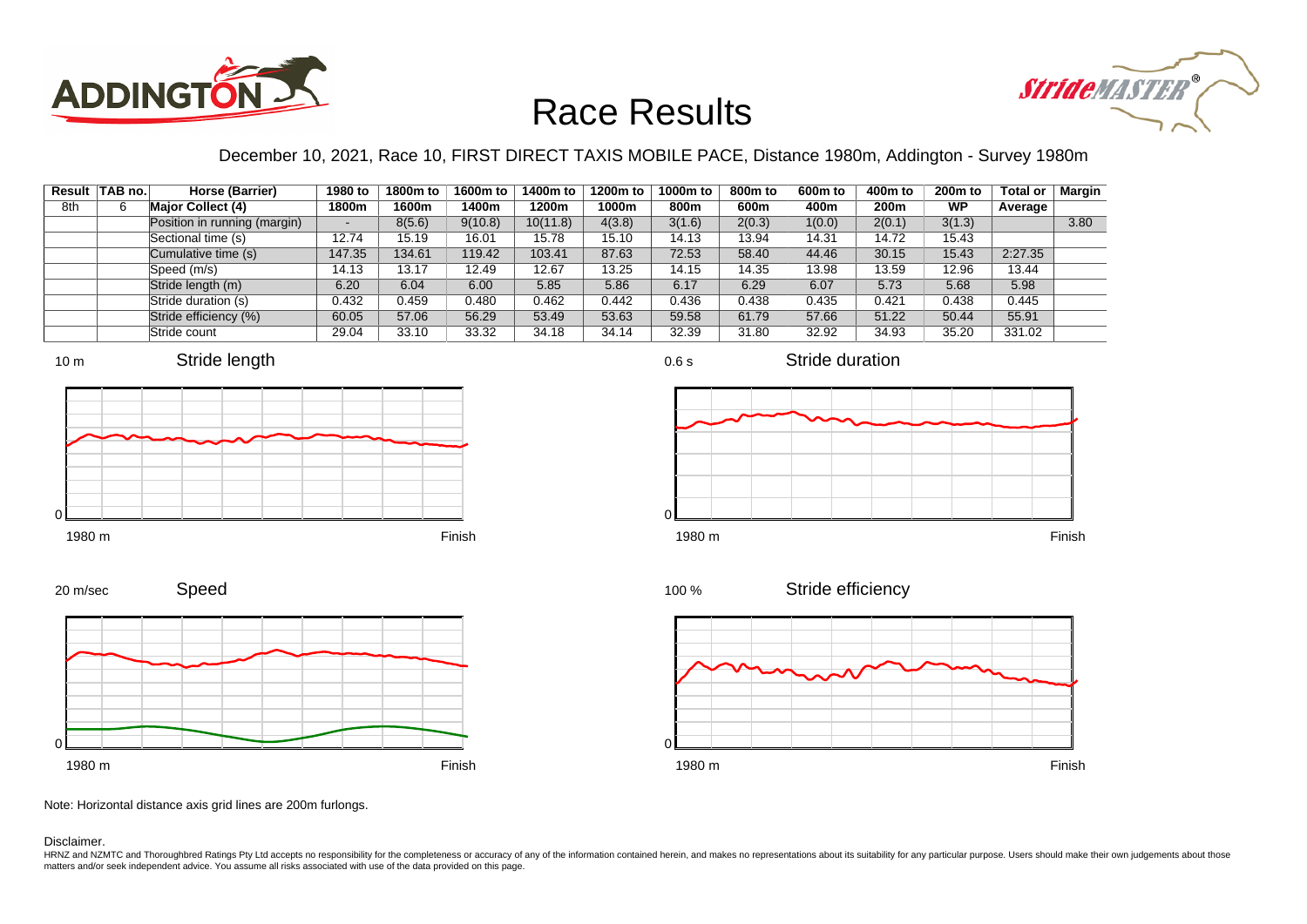



### December 10, 2021, Race 10, FIRST DIRECT TAXIS MOBILE PACE, Distance 1980m, Addington - Survey 1980m

|     | Result TAB no. | Horse (Barrier)              | 1980 to                  | 1800m to | 1600m to | 1400m to | 1200m to | 1000m to | 800 <sub>m</sub> to | 600 <sub>m</sub> to | 400m to | 200 <sub>m</sub> to | <b>Total or</b> | Margin |
|-----|----------------|------------------------------|--------------------------|----------|----------|----------|----------|----------|---------------------|---------------------|---------|---------------------|-----------------|--------|
| 9th |                | I'll Write The (1)           | 1800m                    | 1600m    | 1400m    | 1200m    | 1000m    | 800m     | 600m                | 400m                | 200m    | WP                  | Average         |        |
|     |                | Position in running (margin) | $\overline{\phantom{0}}$ | 2(1.5)   | 3(3.6)   | 3(4.0)   | 5(4.1)   | 7(3.4)   | 7(3.6)              | 7(3.4)              | 7(3.7)  | 9(3.0)              |                 | 4.20   |
|     |                | Sectional time (s)           | 12.05                    | 14.70    | 15.90    | 17.12    | 15.36    | 14.38    | 13.96               | 14.35               | 14.41   | 15.20               |                 |        |
|     |                | Cumulative time (s)          | 147.43                   | 135.38   | 120.68   | 104.78   | 87.66    | 72.30    | 57.92               | 43.96               | 29.61   | 15.20               | 2:27.43         |        |
|     |                | Speed (m/s)                  | 14.94                    | 13.61    | 12.58    | 11.68    | 13.02    | 13.91    | 14.33               | 13.94               | 13.88   | 13.16               | 13.43           |        |
|     |                | Stride length (m)            | 6.51                     | 6.64     | 6.25     | 5.83     | 6.17     | 6.53     | 6.65                | 6.58                | 6.48    | 6.20                | 6.37            |        |
|     |                | Stride duration (s)          | 0.431                    | 0.488    | 0.497    | 0.499    | 0.474    | 0.469    | 0.464               | 0.472               | 0.467   | 0.471               | 0.474           |        |
|     |                | Stride efficiency (%)        | 66.14                    | 68.82    | 61.02    | 53.14    | 59.51    | 66.66    | 69.08               | 67.64               | 65.66   | 60.06               | 63.45           |        |
|     |                | Stride count                 | 27.67                    | 30.14    | 32.01    | 34.30    | 32.41    | 30.62    | 30.08               | 30.40               | 30.85   | 32.26               | 310.74          |        |









0.6 s

Stride duration



Stride efficiency 100 %



Note: Horizontal distance axis grid lines are 200m furlongs.

Disclaimer.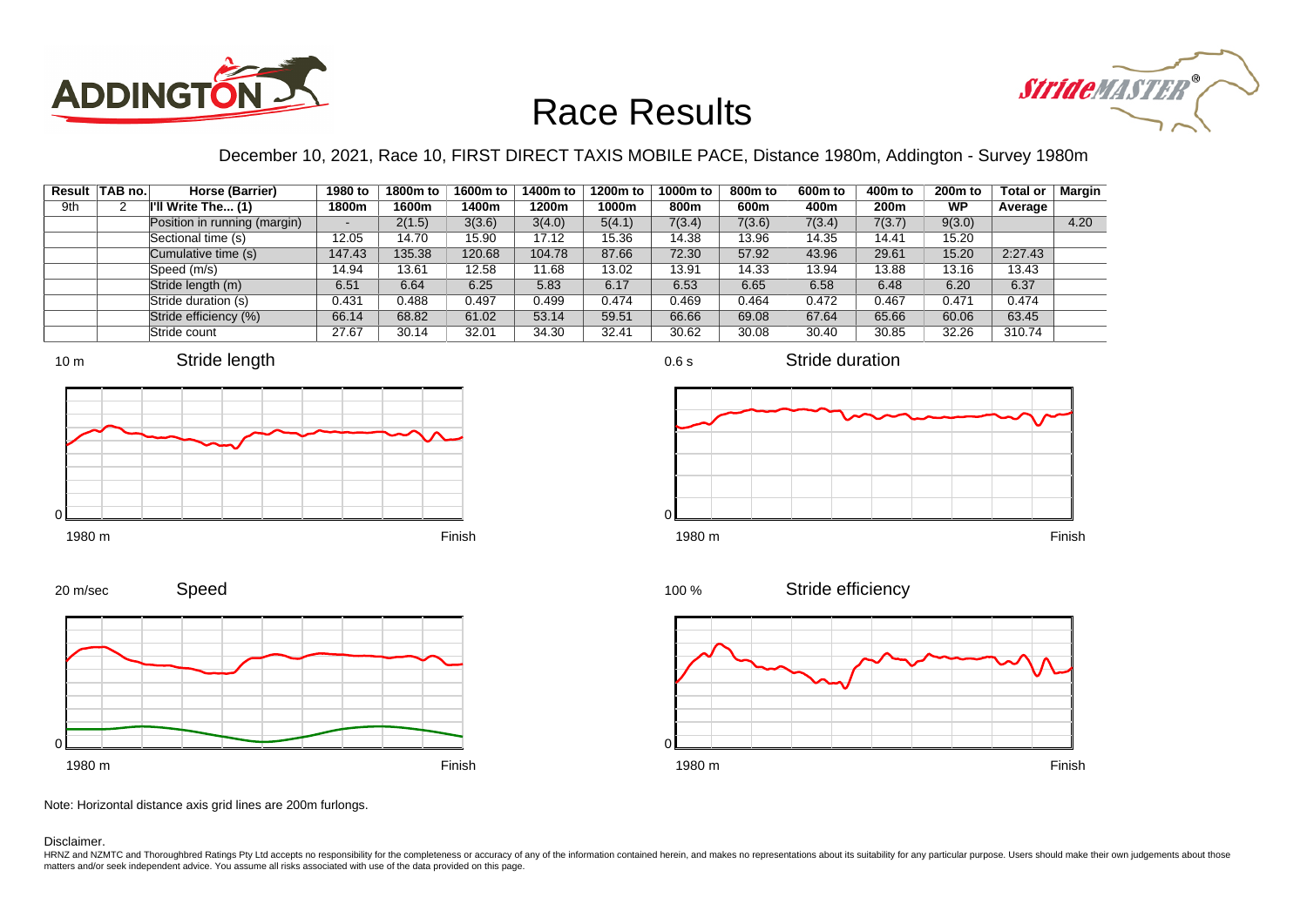



### December 10, 2021, Race 10, FIRST DIRECT TAXIS MOBILE PACE, Distance 1980m, Addington - Survey 1980m

|      | Result TAB no. | Horse (Barrier)              | 1980 to | 1800m to | 1600m to | 1400m to | 1200m to | 1000m to | 800m to | 600 <sub>m</sub> to | 400m to | 200 <sub>m</sub> to | <b>Total or</b> | Margin |
|------|----------------|------------------------------|---------|----------|----------|----------|----------|----------|---------|---------------------|---------|---------------------|-----------------|--------|
| 10th |                | Pay Me Visa (7)              | 1800m   | 1600m    | 1400m    | 1200m    | 1000m    | 800m     | 600m    | 400m                | 200m    | <b>WP</b>           | Average         |        |
|      |                | Position in running (margin) |         | 11(10.0) | 10(11.2) | 9(11.0)  | 11(10.2) | 11(7.9)  | 11(7.2) | 11(6.0)             | 11(6.0) | 11(5.7)             |                 | 5.70   |
|      |                | Sectional time (s)           | 13.40   | 14.55    | 15.80    | 16.99    | 15.07    | 14.24    | 13.78   | 14.29               | 14.48   | 15.09               |                 |        |
|      |                | Cumulative time (s)          | 147.69  | 134.29   | 119.74   | 103.94   | 86.95    | 71.88    | 57.64   | 43.86               | 29.57   | 15.09               | 2:27.69         |        |
|      |                | Speed (m/s)                  | 13.43   | 13.75    | 12.66    | 11.77    | 13.27    | 14.04    | 14.51   | 14.00               | 13.81   | 13.25               | 13.41           |        |
|      |                | Stride length (m)            | 5.96    | 6.08     | 5.75     | 5.49     | 5.90     | 6.10     | 6.25    | 6.08                | 5.97    | 5.86                | 5.94            |        |
|      |                | Stride duration (s)          | 0.437   | 0.442    | 0.455    | 0.466    | 0.445    | 0.434    | 0.431   | 0.435               | 0.432   | 0.442               | 0.443           |        |
|      |                | Stride efficiency (%)        | 55.53   | 57.79    | 51.76    | 47.15    | 54.44    | 58.16    | 61.00   | 57.86               | 55.72   | 53.60               | 55.11           |        |
|      |                | Stride count                 | 30.19   | 32.89    | 34.75    | 36.41    | 33.88    | 32.78    | 32.01   | 32.87               | 33.49   | 34.15               | 333.42          |        |











Stride duration







Note: Horizontal distance axis grid lines are 200m furlongs.

#### Disclaimer.